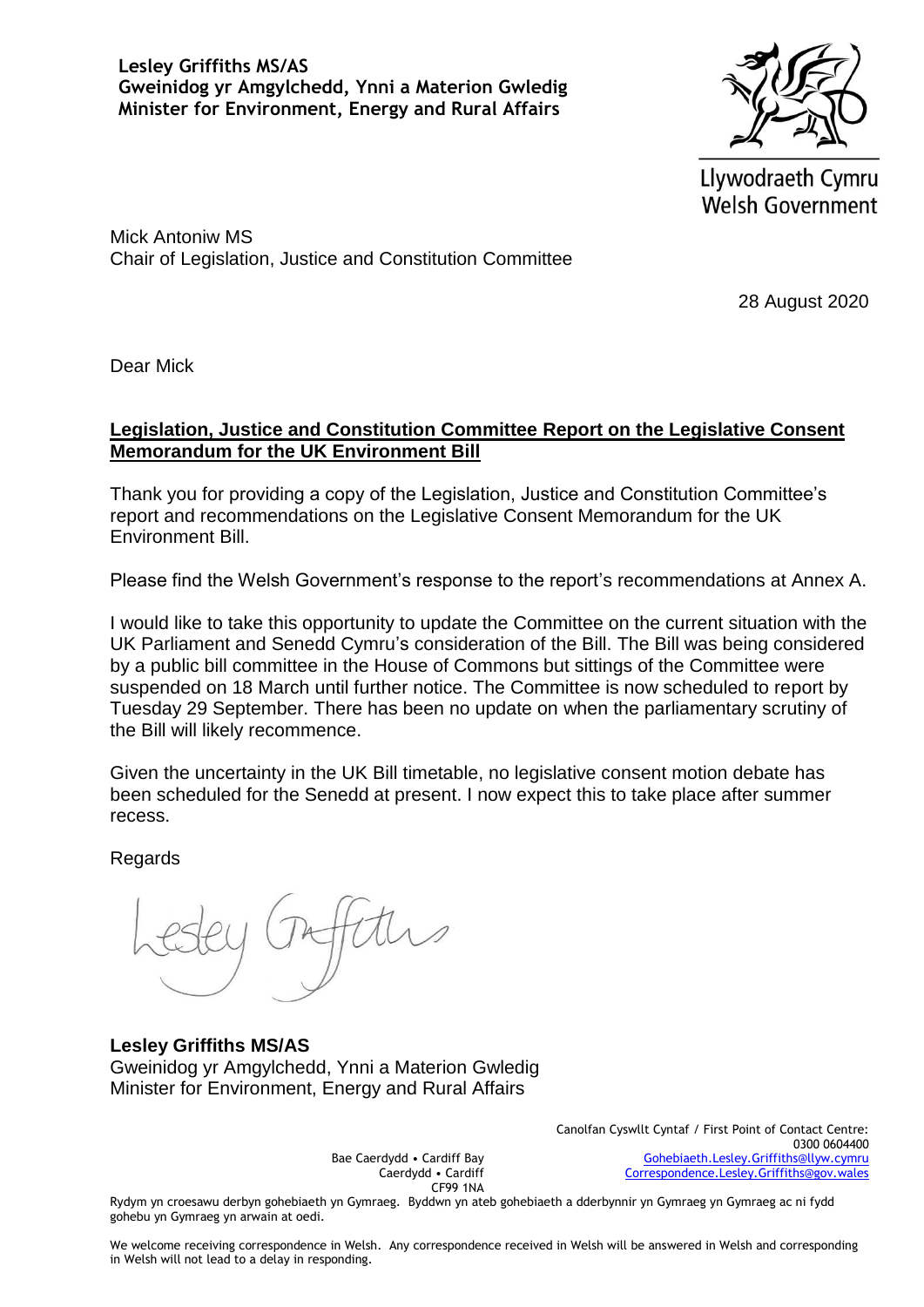## **Annex A**

## **Welsh Government Responses to Recommendations from the Legislation, Justice and Constitution Committee on the Legislative Consent Memorandum for the UK Environment Bill**

| <b>Recommendation</b>                                                                                                                                                                                                         | <b>Welsh Government Response</b>                                                                                                                                                                                                                                                                                                                                                                                                                              |
|-------------------------------------------------------------------------------------------------------------------------------------------------------------------------------------------------------------------------------|---------------------------------------------------------------------------------------------------------------------------------------------------------------------------------------------------------------------------------------------------------------------------------------------------------------------------------------------------------------------------------------------------------------------------------------------------------------|
| <b>Recommendation 1.</b>                                                                                                                                                                                                      | <b>Accept</b>                                                                                                                                                                                                                                                                                                                                                                                                                                                 |
| The Minister should<br>respond to all<br>recommendations<br>contained in this report<br>as a matter of urgency<br>and in good time ahead<br>of the Welsh<br>Government tabling the<br>relevant legislative<br>consent motion. | Financial Implications - There are no financial implications as<br>a result of accepting this recommendation.                                                                                                                                                                                                                                                                                                                                                 |
| <b>Recommendation 2.</b>                                                                                                                                                                                                      | <b>Accept</b>                                                                                                                                                                                                                                                                                                                                                                                                                                                 |
| The Minister should:<br>• state clearly which<br>clauses of the UK Bill<br>are in policy areas with<br>identified common                                                                                                      | The Bill includes provisions for chemicals and waste regulation.<br>These are two policy areas where frameworks are being<br>developed, namely the Chemicals Regulation (including<br>Pesticides) Framework and the Waste and Resources<br>Framework.                                                                                                                                                                                                         |
| frameworks;<br>• explain how those<br>clauses relate to the<br>relevant planned                                                                                                                                               | The Bill does not provide a legislative basis to establish these<br>frameworks. The frameworks are currently being developed on<br>the basis they will be non-legislative in nature, likely to be<br>underpinned by Ministerial Concordats.                                                                                                                                                                                                                   |
| common frameworks,<br>in full or in part;<br>state when a<br>common framework in                                                                                                                                              | Once implemented, the frameworks may provide appropriate<br>structures for the four governments to discuss the development<br>of policy and legislation relating to those framework areas. For<br>example, through inter-governmental groups established under<br>the frameworks.                                                                                                                                                                             |
| those policy areas will<br>come forward and<br>identify the<br>mechanisms by which<br>it will be achieved.                                                                                                                    | Discussions are continuing between the four governments to<br>develop these two frameworks. In particular, work is progressing<br>on the draft Framework Outline Agreements which set out the<br>proposed decision-making and governance arrangements. The<br>aim is by the end of 2020 these frameworks will have a<br>Framework Outline Agreement in place, which has received<br>provisional confirmation by Ministers, and are operable in draft<br>form. |
|                                                                                                                                                                                                                               | <b>Financial Implications</b> – There are no financial implications as<br>a result of accepting this recommendation.                                                                                                                                                                                                                                                                                                                                          |
| <b>Recommendation 3.</b>                                                                                                                                                                                                      | <b>Accept</b>                                                                                                                                                                                                                                                                                                                                                                                                                                                 |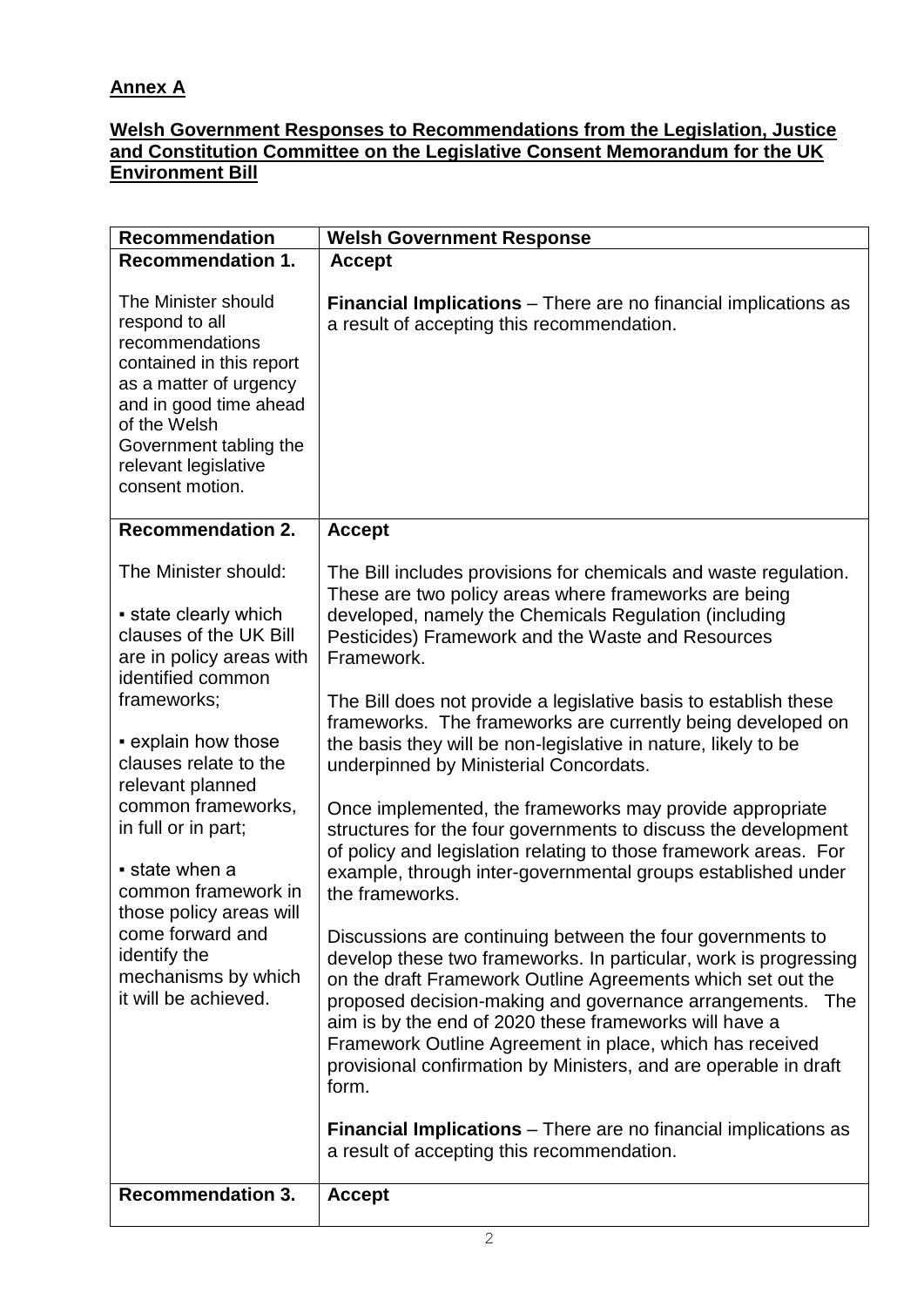| The Minister should set<br>out clearly, and with an<br>appropriate explanation,<br>which clauses of the UK                | None of the clauses in the Bill, as they apply to Wales, are<br>necessary to meet legal obligations arising from the UK's departure<br>from the EU                                                                                                                                                                                                                                                                                                                                                                                                                                                                                                                                                                                    |
|---------------------------------------------------------------------------------------------------------------------------|---------------------------------------------------------------------------------------------------------------------------------------------------------------------------------------------------------------------------------------------------------------------------------------------------------------------------------------------------------------------------------------------------------------------------------------------------------------------------------------------------------------------------------------------------------------------------------------------------------------------------------------------------------------------------------------------------------------------------------------|
| Bill, as they apply to<br>Wales:                                                                                          | The following clauses are related to the UK's departure from the<br>European Union but are not necessary to meet legal obligations.                                                                                                                                                                                                                                                                                                                                                                                                                                                                                                                                                                                                   |
| are necessary to<br>✦<br>meet legal obligations<br>arising from the UK's<br>departure from the EU;                        | Part 3<br>Clause 52 and Schedule 9 - Under Article 4 of the EU's Single<br>Use Plastic Directive (DIR (EU) 2019/904), Member States have<br>an obligation to achieve a 'substantial and sustained'                                                                                                                                                                                                                                                                                                                                                                                                                                                                                                                                    |
| are related to the<br>$\leftarrow$<br>UK's departure from the<br>EU but are not<br>necessary to meet legal<br>obligations | consumption reduction in single use plastic cups for beverages<br>and food container numbers. The Article does not stipulate how<br>this reduction should be achieved, however suggested<br>mechanisms includes the introduction of financial charges or<br>levies. The single use carrier bag charge has shown the<br>effectiveness of using this approach.                                                                                                                                                                                                                                                                                                                                                                          |
|                                                                                                                           | Whilst the UK had voted to leave the EU at the point the<br>Directive was introduced, there were ongoing uncertainties at<br>the time of our future obligations and the details of any potential<br>agreement with the EU. Despite this, the Directive's aim of<br>reducing the environmental impact of single use plastics was<br>supported by the Welsh Government and reflected our<br>ambitions of moving Wales towards a circular economy. On this<br>basis, a decision was made for Welsh Ministers to seek<br>charging powers in the UK Environment Bill to enable us to<br>maintain parity with other EU member states and to allow for the<br>timely introduction of regulations in the absence of a suitable<br>Welsh Bill. |
|                                                                                                                           | Clause 57 – Hazardous waste: The Hazardous Waste (Wales)<br>Regulations 2005 were made under section 2(2) of the<br>European Communities Act 1972. This Clause provides a power<br>to allow Welsh Ministers to continue to be able to amend or<br>replace the 2005 Regulations to ensure the manner in which<br>hazardous waste is regulated prevents significant harm to the<br>environment and human health.                                                                                                                                                                                                                                                                                                                        |
|                                                                                                                           | Clause 66 – Fixed Penalty Notices: This power is needed as<br>there is no power in the Environmental Protection Act 1990 to<br>amend the level of the FPNs relating to fly-tipping and<br>householder duty of care. Such amendments have, in the past,<br>been made under section 2(2) of the European Communities<br>Act, which has now been repealed and cannot be used after the<br>end of the Implementation Period. Without this new power,<br>Welsh Ministers will be unable to amend existing penalties for<br>the FPNs relating to fly-tipping and householder duty of care.                                                                                                                                                  |
|                                                                                                                           | Part 8<br>Clause 125 and Schedule 19 (REACH) are related to the UK's<br>departure from the EU, and are considered necessary to enable<br>Ministers to keep the UK/GB REACH regime up-to-date                                                                                                                                                                                                                                                                                                                                                                                                                                                                                                                                          |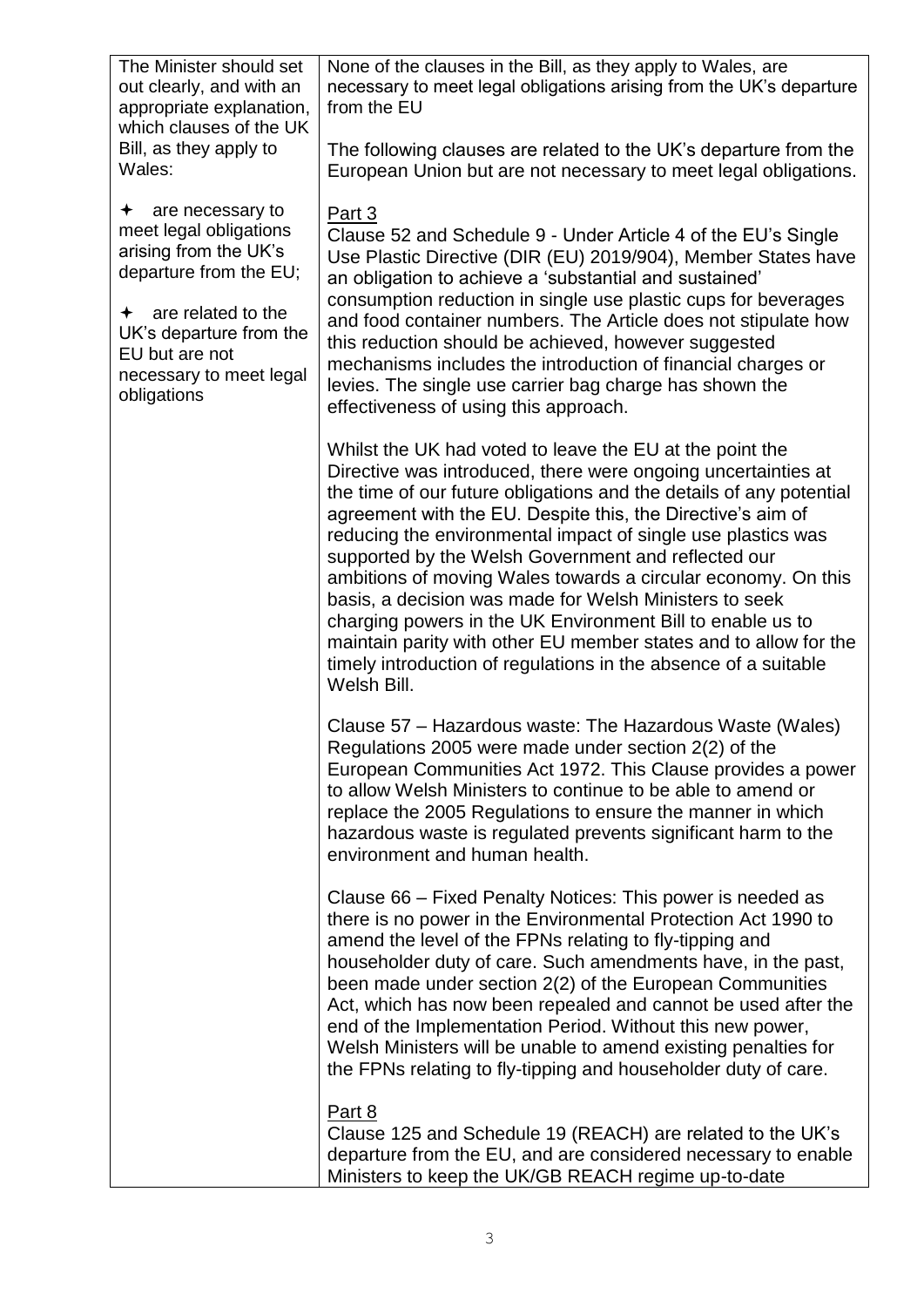|                                                                                                | (including mirroring changes to EU REACH where appropriate)<br>following the end of the implementation period.                                                                                                                                                      |
|------------------------------------------------------------------------------------------------|---------------------------------------------------------------------------------------------------------------------------------------------------------------------------------------------------------------------------------------------------------------------|
|                                                                                                | <b>Financial Implications</b> – There are no financial implications as<br>a result of accepting this recommendation.                                                                                                                                                |
| <b>Recommendation 4.</b>                                                                       | <b>Accept</b>                                                                                                                                                                                                                                                       |
| The Minister should set<br>out clearly which<br>clauses of the UK Bill                         | The following clauses, as they apply to Wales, are not covered<br>by recommendation 3:                                                                                                                                                                              |
| as they apply to Wales<br>are not covered by<br>recommendation 3.                              | Part 1<br>Clause 19 - Statements about Bills containing new environmental<br>law and Clause 43 - Meaning of environmental law (as it relates<br>to clause 19).                                                                                                      |
|                                                                                                | Part 3<br>Clause 47 and Schedule 4 – Producer Responsibility<br>Obligations                                                                                                                                                                                         |
|                                                                                                | Clause 48 and Schedule 5 - Producer Responsibility Disposal<br>Costs<br>Clauses 49 - 51 - Resource efficiency                                                                                                                                                       |
|                                                                                                | Clause 55: Electronic Waste Tracking<br>Clause 60 - Regulations made under the Environmental<br>Protection Act 1990                                                                                                                                                 |
|                                                                                                | Clause 61 – Powers to make charging schemes<br>Clause 63 and Schedule 10 - Enforcement Powers                                                                                                                                                                       |
|                                                                                                | Clause 65 - Littering Enforcement1<br>Clause 67 - Regulation of Polluting Activities                                                                                                                                                                                |
|                                                                                                | Part 4<br>Clause 69 - Local Air Quality Management<br>Clause 70 - Smoke Control Areas                                                                                                                                                                               |
|                                                                                                | Part 5<br>Clauses 75 and 76 - Plans and proposals<br>Clause 77 – Authority's power to require information<br>Clause 79 – Electronic service of documents<br>Clause 81 – Water Quality Secretary of State Powers<br>Clause 82 - Water Quality Welsh Ministers Powers |
|                                                                                                | Clause 85 - Water Quality interpretation<br>Clauses $87 - 89$ – Land drainage                                                                                                                                                                                       |
|                                                                                                | <b>Financial Implications</b> – There are no financial implications as<br>a result of accepting this recommendation.                                                                                                                                                |
| <b>Recommendation 5.</b>                                                                       | <b>Accept</b>                                                                                                                                                                                                                                                       |
| The Minister should<br>explain why it was<br>necessary to include<br>the clauses identified in | The former First Minister set out the criteria where it would be<br>acceptable to use a UK Bill to take forward Welsh Government<br>policy. These continue to be the policy approach used when<br>determining the appropriateness of using UK Bills.                |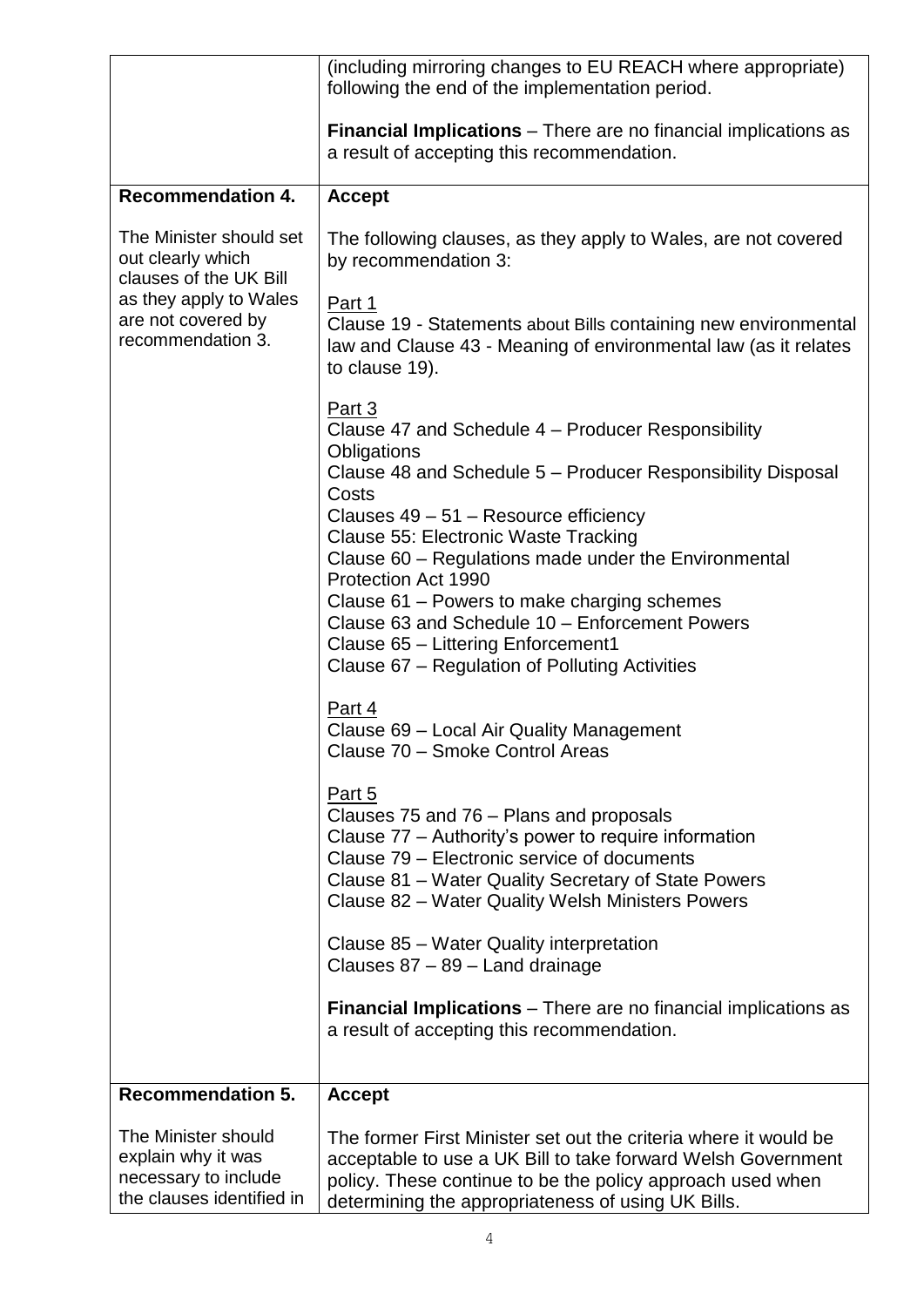| recommendation 4<br>within the UK Bill, rather<br>than within a Welsh Bill<br>in the Sixth Senedd                                                                                                                                                                                                                                                                                                                   | Powers requested for Welsh Ministers within the UK<br>Environment Bill adhere to this criteria as either:<br>The UK Government's legislative proposal would also be<br>$\bullet$<br>appropriate for Welsh circumstances but there is no time<br>available for similar provisions to be brought forward in<br>the Assembly;<br>The interconnected nature of the relevant Welsh and<br>English administrative systems mean it is most effective<br>and appropriate for provision for both to be taken forward<br>at the same time in the same legislative instrument.<br>Financial Implications - There are no financial implications as                                                                                                                                                                                                                                                                                                                                                                                                                                                                                                                                                                                                         |
|---------------------------------------------------------------------------------------------------------------------------------------------------------------------------------------------------------------------------------------------------------------------------------------------------------------------------------------------------------------------------------------------------------------------|------------------------------------------------------------------------------------------------------------------------------------------------------------------------------------------------------------------------------------------------------------------------------------------------------------------------------------------------------------------------------------------------------------------------------------------------------------------------------------------------------------------------------------------------------------------------------------------------------------------------------------------------------------------------------------------------------------------------------------------------------------------------------------------------------------------------------------------------------------------------------------------------------------------------------------------------------------------------------------------------------------------------------------------------------------------------------------------------------------------------------------------------------------------------------------------------------------------------------------------------|
|                                                                                                                                                                                                                                                                                                                                                                                                                     | a result of accepting this recommendation.                                                                                                                                                                                                                                                                                                                                                                                                                                                                                                                                                                                                                                                                                                                                                                                                                                                                                                                                                                                                                                                                                                                                                                                                     |
| <b>Recommendation 6</b>                                                                                                                                                                                                                                                                                                                                                                                             | <b>Accept</b>                                                                                                                                                                                                                                                                                                                                                                                                                                                                                                                                                                                                                                                                                                                                                                                                                                                                                                                                                                                                                                                                                                                                                                                                                                  |
| The Minister should<br>explain why an<br><b>Environmental Bill was</b><br>not prioritised in any of<br>the Welsh<br>Government's annual<br>legislative programmes<br>to cover:<br>environmental<br>governance, including<br>an appropriate body for<br>Wales, arising from the<br>UK's departure from the<br>EU;<br>other non-Brexit<br>related environmental<br>policies that now<br>appear within the UK<br>Bill. | The First Minister announced changes to the Welsh<br>Government's legislative programme for the remainder of this<br>Senedd on 15 July. He reflected on the pressures that the end<br>of transition and Covid-19 had put on the programme and that<br>difficult decisions to remove Bills from the programme had been<br>required based on priorities.<br>Unfortunately, this meant legislation on environmental principles<br>and governance could not be brought forward this term, but the<br>First Minister reiterated his commitment to do so.<br>As I have previously noted, the Welsh Government has finite<br>resources for developing its legislative programme. There are<br>always more proposals requiring primary legislation than there is<br>the capacity to deliver. Decisions on which proposals are to be<br>progressed and ultimately included in a legislative programme<br>are taken by Cabinet, taking into consideration a number of<br>factors such as the Government's priorities across all its<br>responsibilities, the relative maturity of development of a<br>proposal, its likely size and timescale for delivery and the other<br>policy and legal pressures in a portfolio which might impact on<br>delivery. |
|                                                                                                                                                                                                                                                                                                                                                                                                                     | My officials are currently developing and preparing interim<br>measures for receiving complaints about Environmental<br>Governance in Wales to take effect by the end of the transition<br>period for leaving the EU on 31 December 2020.                                                                                                                                                                                                                                                                                                                                                                                                                                                                                                                                                                                                                                                                                                                                                                                                                                                                                                                                                                                                      |
|                                                                                                                                                                                                                                                                                                                                                                                                                     | In relation to principles, whilst we have a set of environmental<br>principles in our Environment Act, the Welsh Government has<br>already committed to continue to apply the four EU<br>environmental principles in policy making until we include these<br>in legislation.                                                                                                                                                                                                                                                                                                                                                                                                                                                                                                                                                                                                                                                                                                                                                                                                                                                                                                                                                                   |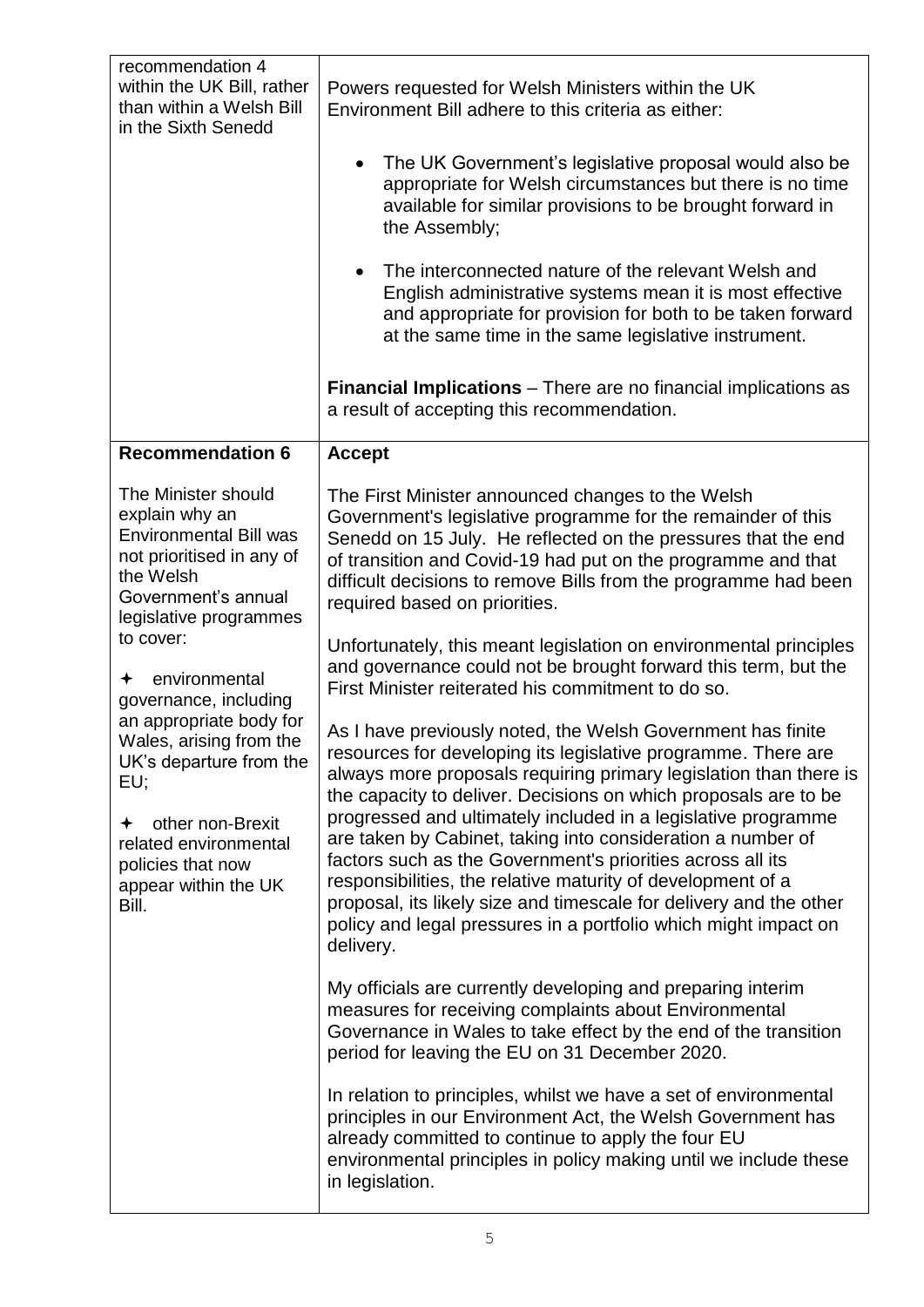|                                                                                                                                                   | <b>Financial Implications</b> – There are no financial implications as<br>a result of accepting this recommendation.                                                                                                                                                                                                                         |
|---------------------------------------------------------------------------------------------------------------------------------------------------|----------------------------------------------------------------------------------------------------------------------------------------------------------------------------------------------------------------------------------------------------------------------------------------------------------------------------------------------|
| <b>Recommendation 7</b>                                                                                                                           | <b>Accept</b>                                                                                                                                                                                                                                                                                                                                |
| The Minister should<br>confirm that it remains<br>the Welsh<br>Government's policy to<br>create a Welsh<br>environmental<br>governance body using | The First Minister announced changes to the Welsh<br>Government's legislative programme for the remainder of this<br>Senedd on 15 July. He reflected on the pressures the end of<br>transition and Covid-19 had put on the programme and difficult<br>decisions to remove Bills from the programme had been<br>required based on priorities. |
| primary legislation.                                                                                                                              | Unfortunately, this meant legislation on environmental principles<br>and governance could not be brought forward this term, but the<br>First Minister reiterated his commitment to do so.                                                                                                                                                    |
|                                                                                                                                                   | My officials are currently developing and preparing interim<br>measures for receiving complaints about Environmental<br>Governance in Wales to take effect by the end of the transition<br>period for leaving the EU on 31 December 2020.                                                                                                    |
|                                                                                                                                                   | In relation to principles, whilst we have a set of environmental<br>principles in our Environment Act, the Welsh Government has<br>already committed to continue to apply the four EU<br>environmental principles in policy making until we include these<br>in legislation.                                                                 |
|                                                                                                                                                   | <b>Financial Implications</b> – There are no financial implications as<br>a result of accepting this recommendation.                                                                                                                                                                                                                         |
| <b>Recommendation 8.</b>                                                                                                                          | <b>Accept</b>                                                                                                                                                                                                                                                                                                                                |
| The Minister should<br>confirm that primary<br>legislation to create a<br>Welsh environmental<br>governance body will<br>include standalone       | The intention is for Wales to have its own Welsh Environmental<br>Principles and Governance Bill, the provisions of which will<br>provide the necessary framework and mechanics for a Welsh<br>environmental governance body, along with legislating to<br>enshrine the four EU environmental principles into Welsh law.                     |
| sections, in line with its<br>commitment to<br>consolidated legislation,<br>and will not amend the                                                | At our current stage of policy development we do not envisage<br>amending the UK Bill as a means of delivering the Welsh<br>Government's policy objectives.                                                                                                                                                                                  |
| UK Bill as a means of<br>delivering the Welsh<br>Government's policy<br>objectives.                                                               | However it may be necessary to make consequential<br>amendments to the UK Bill once a Welsh Bill is in place to<br>ensure both pieces of legislation are able to operate smoothly<br>alongside one another.                                                                                                                                  |
|                                                                                                                                                   | <b>Financial Implications</b> – There are no additional financial<br>implications as a result of accepting this recommendation.                                                                                                                                                                                                              |
| <b>Recommendation 9.</b>                                                                                                                          | <b>Accept</b>                                                                                                                                                                                                                                                                                                                                |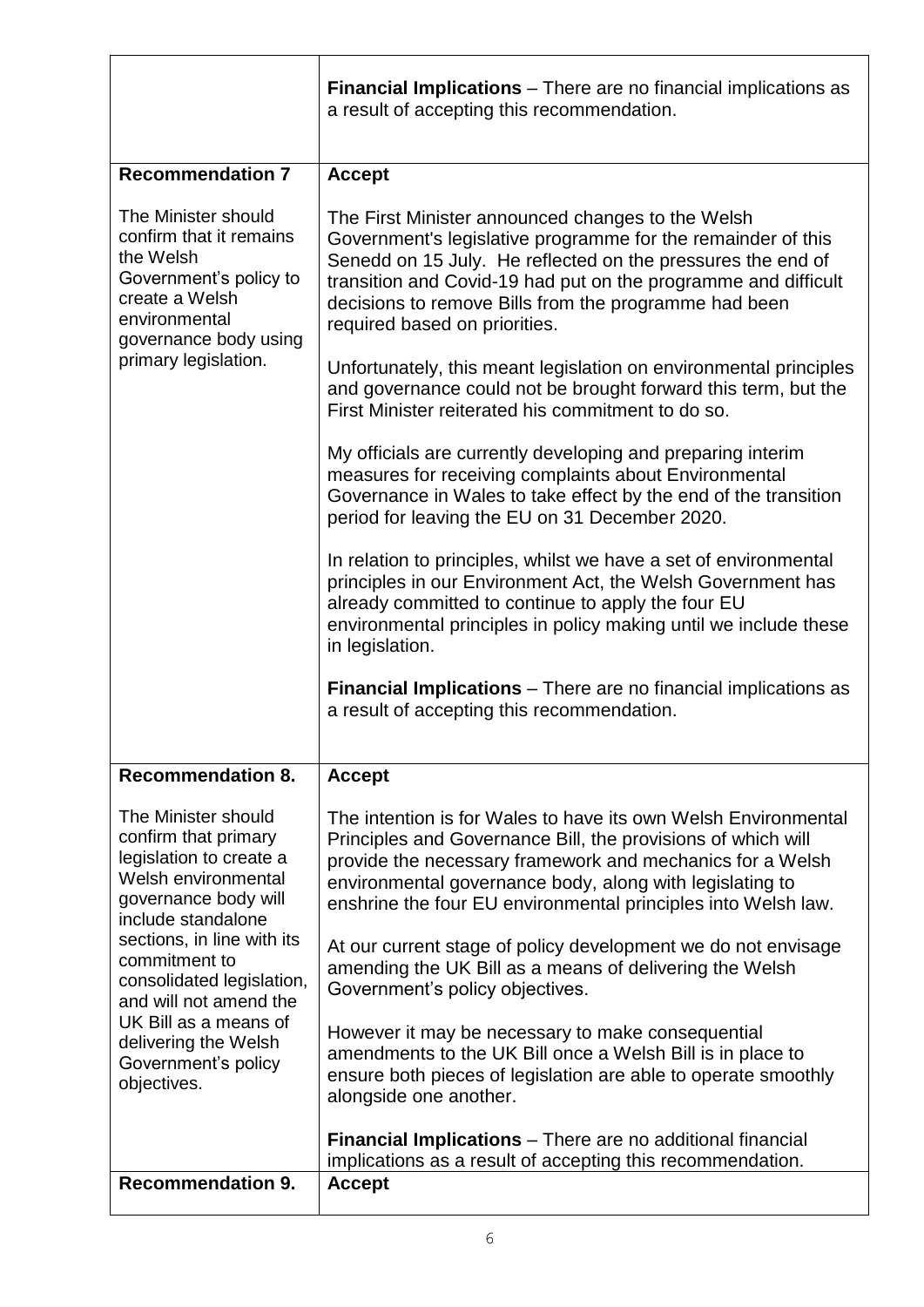| The Minister should<br>explain how she will<br>seek amendments to<br>the UK Bill to reflect the<br>outcome of relevant<br><b>Welsh Government</b><br>consultation exercises<br>that have closed after<br>the UK Bill's<br>introduction to the UK<br>Parliament.                                                                                                                                                                                | Should the outcome of recent consultations result in a need to<br>change the proposed provisions in the Bill, I will request the UK<br>Government seeks the necessary amendments on our behalf.<br><b>Financial Implications</b> – There are no financial implications as<br>a result of accepting this recommendation.                                                                                                                                                                                                                                                                                                                                                                                                                                                                                                                                                                       |
|------------------------------------------------------------------------------------------------------------------------------------------------------------------------------------------------------------------------------------------------------------------------------------------------------------------------------------------------------------------------------------------------------------------------------------------------|-----------------------------------------------------------------------------------------------------------------------------------------------------------------------------------------------------------------------------------------------------------------------------------------------------------------------------------------------------------------------------------------------------------------------------------------------------------------------------------------------------------------------------------------------------------------------------------------------------------------------------------------------------------------------------------------------------------------------------------------------------------------------------------------------------------------------------------------------------------------------------------------------|
| Recommendation 10.                                                                                                                                                                                                                                                                                                                                                                                                                             | Reject                                                                                                                                                                                                                                                                                                                                                                                                                                                                                                                                                                                                                                                                                                                                                                                                                                                                                        |
| The Minister should<br>seek an amendment to<br>the UK Bill such that the<br>clauses covered by<br>recommendation 4 are<br>subject to a sunset<br>clause requiring them to<br>expire after a specified<br>date.                                                                                                                                                                                                                                 | The First Minister announced changes to Government's<br>legislative programme for the remainder of this Senedd on 15<br>July. He reflected on the pressures the end of transition and<br>Covid-19 had put on the programme and difficult decisions to<br>remove Bills from the programme had been required based on<br>priorities.<br>We usually consider sunset clauses in UK legislation where<br>there is a clear timetable for replacement of Welsh provisions<br>and as, we do not have an Environment Bill scheduled in this<br>term, we do not have sufficient certainty.                                                                                                                                                                                                                                                                                                              |
| <b>Recommendation 11</b>                                                                                                                                                                                                                                                                                                                                                                                                                       | <b>Accept</b>                                                                                                                                                                                                                                                                                                                                                                                                                                                                                                                                                                                                                                                                                                                                                                                                                                                                                 |
| The Minister should<br>explain: $+$ why<br>consent is required for<br>clauses 21, 45, 46, 78,<br>90, 100, 115, 122 and<br>124 of the UK Bill in so<br>far as they relate to the<br>general provisions in<br>Part 8 of the UK Bill;<br>$\div$ why information<br>included in her letter of<br>14 May 2020 in<br>response to Q11 is not<br>included in the LCM<br>with appropriate<br>commentary and in<br>accordance with<br>Standing Order 29; | The list provided in response to Q11 was included in error.<br>The nature of the general provisions means that we cannot<br>recite with certainty what their specific application will be in all<br>cases, and therefore what specific nexus they might have with a<br>'relevant provision'.<br>However, to the extent that the general provisions in clauses<br>126 to 133 either concern or else may be exercised or<br>understood in such a way as to bite on a relevant provision<br>elsewhere in the Bill (i.e. on clauses 19, 43, 47 to 52, 55, 57, 60<br>to 61, 63, 65 to 66 to 67, 69 to 70, 75 to 77, 79, 81 to 82, 85, 87<br>to 89 and 125), we believe they constitute a 'relevant provision'<br>for the purposes of Standing Order 29 in their own right.<br><b>Financial Implications</b> – There are no financial implications as<br>a result of accepting this recommendation. |
| why her response<br>to Q11 does not refer to<br>clauses 55, 57, 60, 61,<br>65, 66, 67, 75-77, 79,<br>81, 82, 85 and 87-89.                                                                                                                                                                                                                                                                                                                     |                                                                                                                                                                                                                                                                                                                                                                                                                                                                                                                                                                                                                                                                                                                                                                                                                                                                                               |
| <b>Recommendation 12.</b>                                                                                                                                                                                                                                                                                                                                                                                                                      | <b>Accept</b>                                                                                                                                                                                                                                                                                                                                                                                                                                                                                                                                                                                                                                                                                                                                                                                                                                                                                 |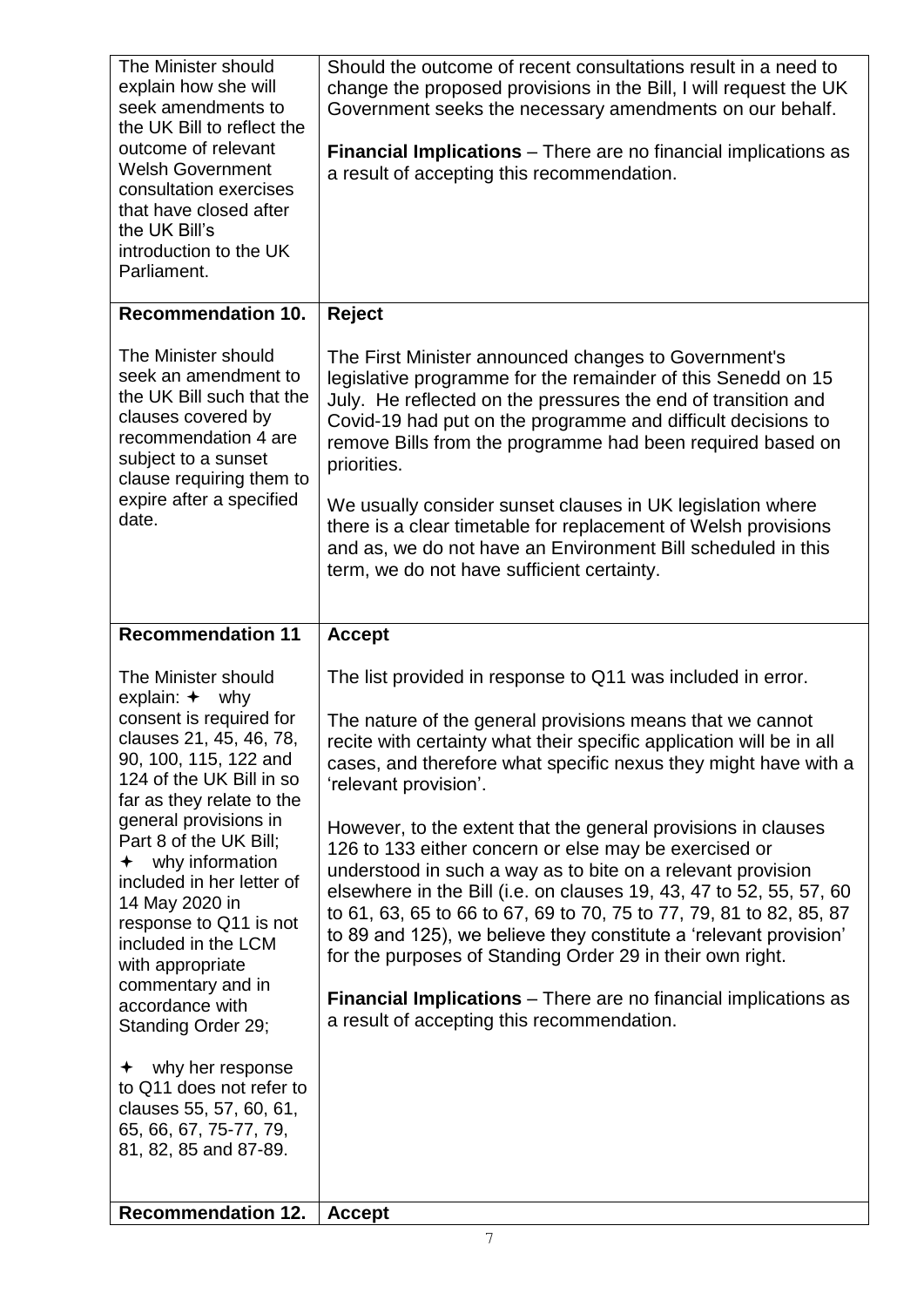| The Minister should<br>provide information, in<br>either a supplementary<br>document or within any<br>supplementary LCM,<br>justifying why it is<br>appropriate to take<br>each of the delegated<br>powers for the Welsh<br>Ministers contained<br>within the UK Bill, and<br>the choice of procedure<br>for each power. | The information provided in Annex A of the LCM fulfilled the<br>requirements of SO29.3:                                                                                                                                                                                                                                                                                                                                                                                                                                                                                                                   |
|--------------------------------------------------------------------------------------------------------------------------------------------------------------------------------------------------------------------------------------------------------------------------------------------------------------------------|-----------------------------------------------------------------------------------------------------------------------------------------------------------------------------------------------------------------------------------------------------------------------------------------------------------------------------------------------------------------------------------------------------------------------------------------------------------------------------------------------------------------------------------------------------------------------------------------------------------|
|                                                                                                                                                                                                                                                                                                                          | "A Legislative Consent Memorandum must" SO29.3(iv): "where<br>the Bill contains any relevant provision conferring power to make<br>subordinate legislation on Welsh Ministers, set out the Senedd<br>procedure (if any) to which the subordinate legislation to be<br>made in the exercise of the power is to be subject;"                                                                                                                                                                                                                                                                                |
|                                                                                                                                                                                                                                                                                                                          | I have since provided the additional information requested to the<br>Committee in my letter of 14 May.                                                                                                                                                                                                                                                                                                                                                                                                                                                                                                    |
|                                                                                                                                                                                                                                                                                                                          | In the interests of ensuring ease of access to all of the<br>information, I will instruct my officials to collate the information<br>into one document and publish this alongside the LCM after<br>summer recess.                                                                                                                                                                                                                                                                                                                                                                                         |
|                                                                                                                                                                                                                                                                                                                          | <b>Financial Implications</b> – There are no financial implications as<br>a result of accepting this recommendation                                                                                                                                                                                                                                                                                                                                                                                                                                                                                       |
| <b>Recommendation 13.</b>                                                                                                                                                                                                                                                                                                | <b>Accept</b>                                                                                                                                                                                                                                                                                                                                                                                                                                                                                                                                                                                             |
| The Minister should<br>confirm that she<br>requested the                                                                                                                                                                                                                                                                 | For each delegated power for the Welsh Ministers, I agreed the<br>procedure to be used.                                                                                                                                                                                                                                                                                                                                                                                                                                                                                                                   |
| procedure to be used<br>for each delegated<br>power for the Welsh<br>Ministers contained in<br>the UK Bill and that in<br>each case her request<br>was granted.                                                                                                                                                          | <b>Financial Implications</b> – There are no financial implications as<br>a result of accepting this recommendation                                                                                                                                                                                                                                                                                                                                                                                                                                                                                       |
| <b>Recommendation 14.</b>                                                                                                                                                                                                                                                                                                | <b>Accept</b>                                                                                                                                                                                                                                                                                                                                                                                                                                                                                                                                                                                             |
| The Minister should<br>clarify why it was<br>necessary to include<br>regulation-making<br>powers in the UK Bill<br>under clause 52 and<br>Schedule 9 rather than<br>in a future Welsh Bill<br>covering recycling<br>policy as part of its<br>wider environmental<br>and sustainability                                   | As noted in Recommendation 3, the Welsh Government sought<br>the inclusion of powers via the UK Bill as this provided the most<br>suitable vehicle at the time, to enable us to meet potential EU<br>Directive obligations. Whilst the terms of the UK's exit currently<br>mean we are no longer legally obligated to transpose the<br>Directive or meet the required timescales, the Welsh<br>Government still aims to match its ambitions in relation to single<br>use plastic.<br><b>Financial Implications</b> – There are no financial implications as<br>a result of accepting this recommendation. |
| agenda.                                                                                                                                                                                                                                                                                                                  |                                                                                                                                                                                                                                                                                                                                                                                                                                                                                                                                                                                                           |
| <b>Recommendation 15</b>                                                                                                                                                                                                                                                                                                 | Accept.                                                                                                                                                                                                                                                                                                                                                                                                                                                                                                                                                                                                   |
|                                                                                                                                                                                                                                                                                                                          |                                                                                                                                                                                                                                                                                                                                                                                                                                                                                                                                                                                                           |
| The Minister should<br>explain why she is                                                                                                                                                                                                                                                                                | I refer the Committee to my responses to recommendation 3<br>and $5.$                                                                                                                                                                                                                                                                                                                                                                                                                                                                                                                                     |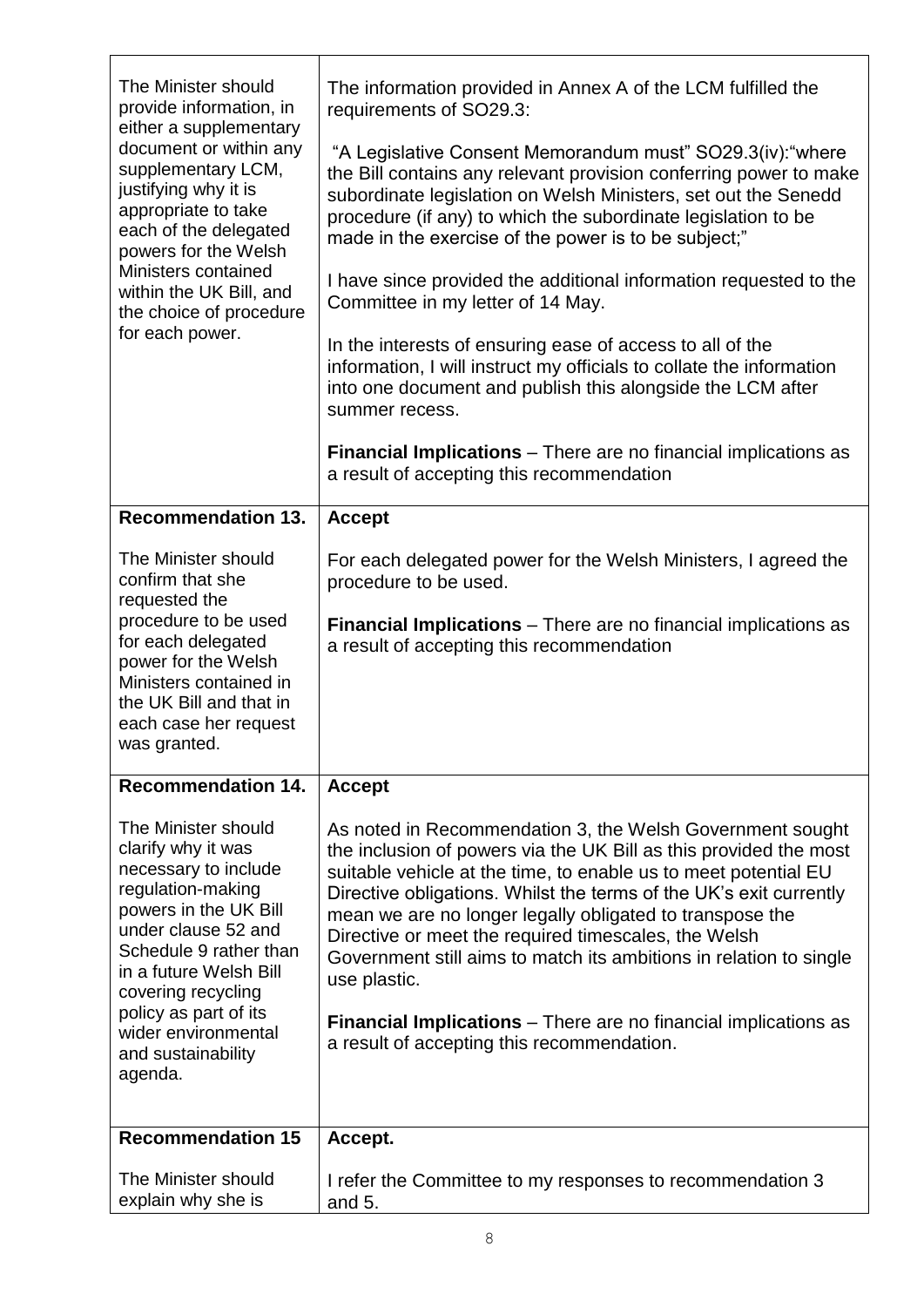| taking regulation-<br>making powers in the<br>UK Bill without a clear<br>indication of when she<br>intends to use them and<br>therefore why they<br>could not be included in<br>a Welsh Environmental<br><b>Bill within the Sixth</b><br>Senedd.                                                                                                                                                                      | <b>Financial Implications</b> – There are no financial implications as<br>a result of accepting this recommendation.                                                                                                                                                                                                                                                                                                                                                                                                                                                                                                                                                                                                                                                                                                                                                                                                                                                                                                                                                                                                                                                                                                                                                                      |
|-----------------------------------------------------------------------------------------------------------------------------------------------------------------------------------------------------------------------------------------------------------------------------------------------------------------------------------------------------------------------------------------------------------------------|-------------------------------------------------------------------------------------------------------------------------------------------------------------------------------------------------------------------------------------------------------------------------------------------------------------------------------------------------------------------------------------------------------------------------------------------------------------------------------------------------------------------------------------------------------------------------------------------------------------------------------------------------------------------------------------------------------------------------------------------------------------------------------------------------------------------------------------------------------------------------------------------------------------------------------------------------------------------------------------------------------------------------------------------------------------------------------------------------------------------------------------------------------------------------------------------------------------------------------------------------------------------------------------------|
| <b>Recommendation 16</b>                                                                                                                                                                                                                                                                                                                                                                                              | Reject                                                                                                                                                                                                                                                                                                                                                                                                                                                                                                                                                                                                                                                                                                                                                                                                                                                                                                                                                                                                                                                                                                                                                                                                                                                                                    |
| The Minister should<br>seek an amendment to<br>the UK Bill applying the<br>affirmative procedure to<br>the making of<br>regulations under<br>section 33ZB(10A) and<br>34ZB(8A) of the<br>Environmental<br>Protection Act 1990, as<br>inserted by clause 66 of<br>the UK Bill.                                                                                                                                         | Given this is an updating power (substituting one figure for<br>another), negative procedure is deemed appropriate given its<br>limited scope. The process of amending the penalty amounts<br>requires secondary legislation and are subject to an appropriate<br>assessment of impacts to ensure the fixed penalty notices are<br>set at a suitable level.                                                                                                                                                                                                                                                                                                                                                                                                                                                                                                                                                                                                                                                                                                                                                                                                                                                                                                                               |
| <b>Recommendation 17</b>                                                                                                                                                                                                                                                                                                                                                                                              | <b>Accept</b>                                                                                                                                                                                                                                                                                                                                                                                                                                                                                                                                                                                                                                                                                                                                                                                                                                                                                                                                                                                                                                                                                                                                                                                                                                                                             |
| The Minister should<br>explain:<br>• why it is so important<br>to include clause 70 as<br>it applies to Wales in<br>the UK Bill, rather than<br>in the Clean Air Bill to<br>be introduced in the<br>Sixth Senedd;<br>• without these<br>powers, when the<br>Welsh Ministers would<br>next be due to amend<br>regulations relating to<br>smoke control areas<br>using their powers<br>under the Clean Air<br>Act 1993. | In relation to air quality, specifically clause 70 and Schedule 12<br>to the UK Environment Bill, the rationale for using the UK<br>Environment Bill is to bring about benefits for both manufactures<br>and consumers as soon as possible. Businesses and<br>manufacturers will benefit as the delay between obtaining a<br>recommendation from the technical experts who recommend<br>products for use and placing products on the market will be<br>reduced; the adoption of published list will minimise the margin<br>of error when recording and updating the lists of products which<br>can be lawfully used; and a streamlined, more effective process<br>will increase consumer choice as more products enter the<br>market sooner. In addition to the economic benefits for<br>manufacturers and increased consumer choice for the public,<br>there will also be an environmental benefit as this improvement<br>to the operation of the smoke control regime in Wales will make<br>it easier to identify products which can be lawfully used in smoke<br>control areas. The UK Environment Bill was judged to be the<br>delivery vehicle which could bring about this improvement to the<br>operation of the smoke control regime in Wales sooner than any<br>other mechanism. |
|                                                                                                                                                                                                                                                                                                                                                                                                                       | Once clause 70 is enacted, the Welsh Ministers' power to make                                                                                                                                                                                                                                                                                                                                                                                                                                                                                                                                                                                                                                                                                                                                                                                                                                                                                                                                                                                                                                                                                                                                                                                                                             |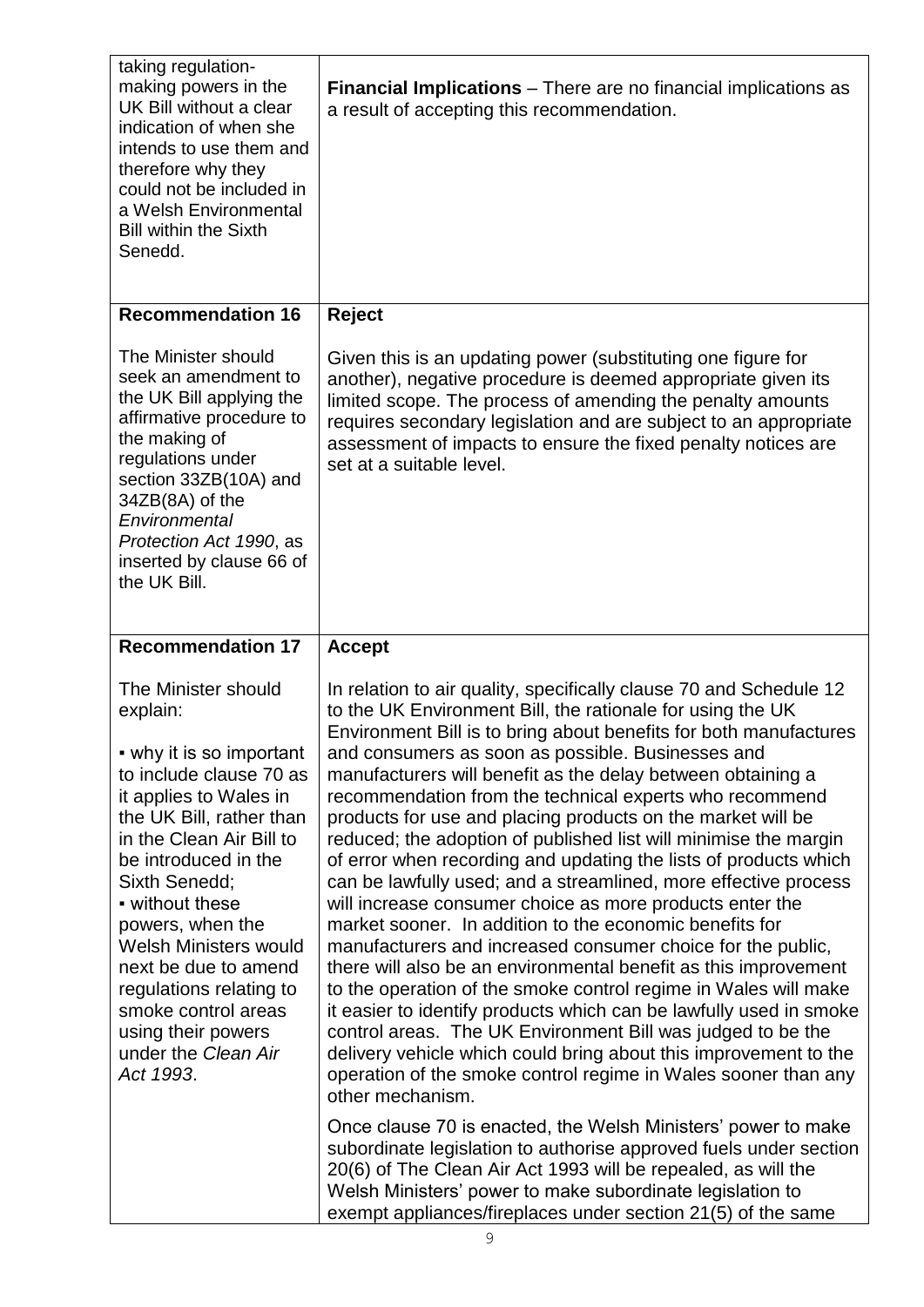|                                                                                                                                                                                               | Act. The duty on Welsh Ministers (as distinct from a power)<br>introduced by the enactment of the Bill to create published lists<br>will be an administrative function as opposed to a regulation-<br>making/legislative function.                                                                                                                                                                                                                                                                                                          |
|-----------------------------------------------------------------------------------------------------------------------------------------------------------------------------------------------|---------------------------------------------------------------------------------------------------------------------------------------------------------------------------------------------------------------------------------------------------------------------------------------------------------------------------------------------------------------------------------------------------------------------------------------------------------------------------------------------------------------------------------------------|
|                                                                                                                                                                                               | <b>Financial Implications</b> – There are no financial implications as<br>a result of accepting this recommendation.                                                                                                                                                                                                                                                                                                                                                                                                                        |
| <b>Recommendation 18.</b>                                                                                                                                                                     | <b>Accept</b>                                                                                                                                                                                                                                                                                                                                                                                                                                                                                                                               |
| The Minister should<br>explain clearly why it is<br>more appropriate to<br>replace existing<br>sections in the Water<br>Industry Act 1991 with<br>regulation-making<br>powers under that Act. | Clause 75(3) in so far as it applies to Wales repeals section 37B<br>and 37C of the Water Industry Act 1991. These provisions relate<br>to Water Resource Management Plans and Drought Plans.<br>Section 37B deals with the publication of, and representations<br>on, those plans. This includes wide powers for the Welsh<br>Ministers to make Regulations and Directions in respect of such<br>plans. Section 37C then deals with the provisions of information<br>between licensed water suppliers to provide the water<br>undertakers. |
|                                                                                                                                                                                               | Section 37B includes a requirement for water companies to<br>consult the Welsh Ministers and Natural Resources Wales<br>before preparing a draft Water Resource Management of<br>Drought Plan. However, a requirement to consult on draft plans<br>is included in the Water Resources Management Plan<br>Regulations 2007 and the Drought Plan Regulations 2005 and<br>so the requirement to consult still exists despite the repeal of<br>section 37B of the Act.                                                                          |
|                                                                                                                                                                                               | Clause 75(7) of the Environment Bill inserts new Section 39F<br>into the Water Industry Act 1991. This does not confer new<br>powers on Ministers – it essentially re-enacts most of the<br>powers currently contained in Section 37B to make regulations<br>and directions and, instead of requiring consultation responses<br>on plans to be sent to the Welsh Ministers it enables the<br>regulations to provide for another system, for example to<br>respond directly to the water company holding the consultation.                   |
|                                                                                                                                                                                               | <b>Financial Implications</b> – There are no financial implications as<br>a result of accepting this recommendation.                                                                                                                                                                                                                                                                                                                                                                                                                        |
| <b>Recommendation 19</b>                                                                                                                                                                      | <b>Accept</b>                                                                                                                                                                                                                                                                                                                                                                                                                                                                                                                               |
| The Minister should<br>explain the rationale for<br>taking the powers of<br>direction in proposed<br>sections 39G(1) and<br>94C(8) of the Water                                               | Proposed Section 39G(1) says regulations made under section<br>39F may confer on the Minister power to make provision by<br>directions. This does not give the Minister Direction making<br>powers – it enables regulations to provide the Minister with<br>powers of Direction.                                                                                                                                                                                                                                                            |
| Industry Act 1991<br>(inserted by clauses 75<br>and 76 of the UK Bill)<br>and explain how they<br>will be used.                                                                               | The power to enable the Minister to give Directions is narrow<br>and specific and is limited to the procedure and detail for<br>preparing and publishing a water resource management or<br>drought plans. They largely replicate the powers of Direction                                                                                                                                                                                                                                                                                    |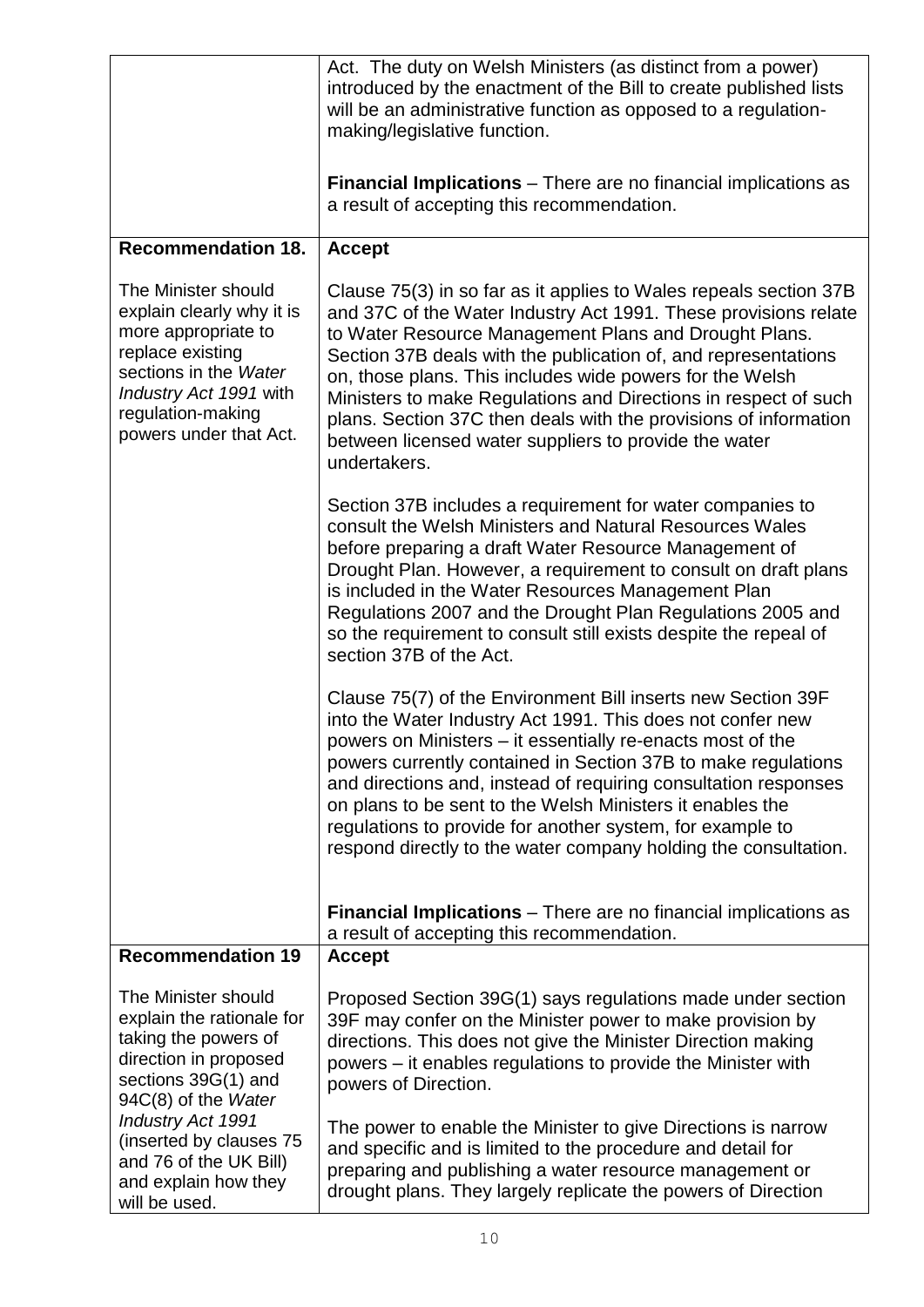|                                                                                                                                                                                                                                                                                                                              | currently conferred on the Minister by section 37 which the Bill<br>repeals and do not provide additional powers.<br>An example is the Water Resources Management Plan (Wales)<br>Directions 2016 which direct the water companies to prepare a<br>WRMP for 2020<br>The procedure for preparing Drainage and Wastewater<br>Management Plans is intended to broadly mirror the process<br>applied to water resource management and drought plans, so<br>section 94C(8) which applies to DWMP's replicates section<br>39G(1) which applies to the other plans.<br>Any use of the powers of Direction will be prescribed the<br>Regulations made under these provisions, and will form part of<br>the regulatory framework. These will be consulted on before<br>they are made. The powers of Direction will be used for detailed<br>points of process or procedure as at present. |
|------------------------------------------------------------------------------------------------------------------------------------------------------------------------------------------------------------------------------------------------------------------------------------------------------------------------------|---------------------------------------------------------------------------------------------------------------------------------------------------------------------------------------------------------------------------------------------------------------------------------------------------------------------------------------------------------------------------------------------------------------------------------------------------------------------------------------------------------------------------------------------------------------------------------------------------------------------------------------------------------------------------------------------------------------------------------------------------------------------------------------------------------------------------------------------------------------------------------|
|                                                                                                                                                                                                                                                                                                                              | <b>Financial Implications</b> – There are no financial implications as<br>a result of accepting this recommendation.                                                                                                                                                                                                                                                                                                                                                                                                                                                                                                                                                                                                                                                                                                                                                            |
| <b>Recommendation 20</b><br>The Minister should<br>explain: • why she has<br>not discussed clause<br>81 with UK Ministers<br>given that it is a<br>concurrent plus power<br>that impacts on Wales;<br>and<br>• why the Secretary of<br>State's powers under<br>this clause are more<br>limited in Scotland<br>than in Wales. | <b>Accept</b><br>Engagement at Official level has been sufficient to secure<br>agreement on these clauses. Welsh Government and Defra<br>officials have discussed both the standalone Clause 82 and<br>concurrent Clause 81. The rationale for the territorial extent of<br>Clause 81 was, if the devolved administrations consented, the<br>substances and standards to be taken into account in assessing<br>the chemical status of surface water or groundwater could be<br>set on a UK basis to the extent of England, Wales, NI and the<br>cross border river basin districts with Scotland. This would<br>deliver two benefits; having uniform standards across these<br>territories and avoiding the need for several sets of regulations.<br>The Secretary of State's powers in Clause 81 are not more<br>limited in Scotland than in Wales.                            |
|                                                                                                                                                                                                                                                                                                                              | Subsection (4) establishes the Secretary of State can only<br>exercise the powers in this section to make provision which<br>could be made by the Welsh Ministers or DAERA under their<br>own powers in clauses 82 and 83 respectively, with their<br>consent. As there is no comparable standalone clause for<br>Scottish Ministers*, subsection (5) establishes a similar consent<br>mechanism should the Secretary of State exercise the powers in<br>a part of a Scottish cross-border river basin districts which are in<br>Scotland. This is necessary as subsection (2), which establishes<br>the relevant water quality legislation, includes both the Solway<br>Tweed and Northumbria River Basin District (RBD) Regulations.<br>These are cross-border regions which straddle the border<br>between England and Scotland.                                             |